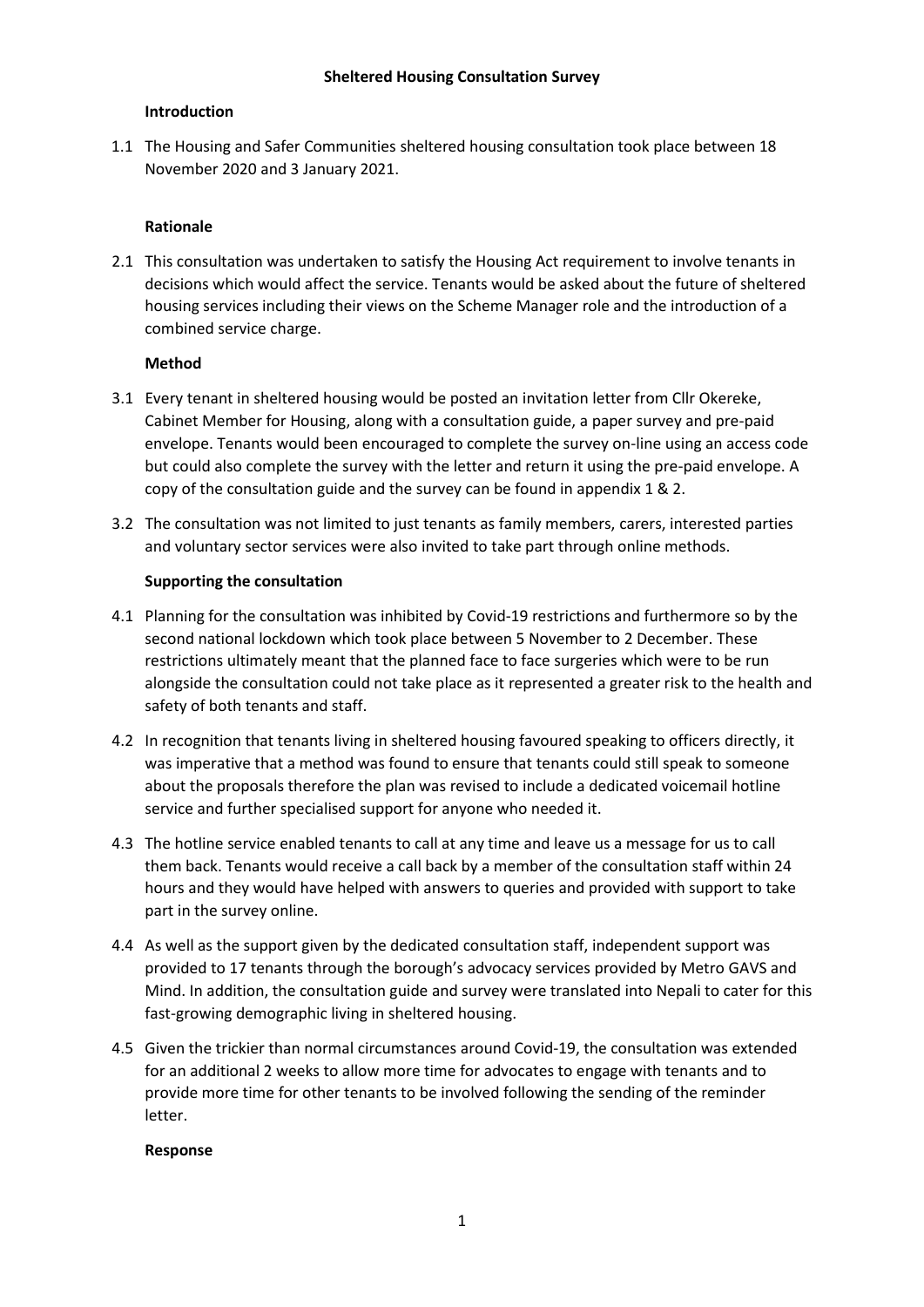- 5.1 The survey was sent to all tenants in sheltered housing and of which 45% responded. Of those who took part 75% of surveys were by tenants while 25% were completed by someone else on the tenant's behalf. 83% of all who responded were retired, only 4% were employed (either part time or full time) and 5% were looking for work.
- 5.2 Only 1 response was received from the family members, carers, interested parties or voluntary sector services.

## **Supplementary response**

6.1 A petition was received from tenants residing at Len Clifton House signed by 32 people. The thrust of the document was to ask for the Scheme Managers to be retained and cited the following reasons as to why their continued support/service was required.

The contents of the petition would be considered in context with the results of the survey.

## **The results**

## **Scheme Managers**

7.1 Tenants were asked how often they interacted with the sheltered scheme managers.

**75% said that they interacted with scheme managers daily** (when they were on site). A further 14% said weekly. 6% said they never interacted with them.

Through open questions later in the survey some tenants referenced the daily contact as the daily morning call via the intercom which suggested it may not have been face to face contact.

7.2 The most common reason tenants contacted the scheme manager were:

| Reason                         | $\%$ |
|--------------------------------|------|
| For signposting services (116) | 30%  |
| For security (99)              | -26% |
| For general advice (98)        | 25%  |

Other reasons identified by tenants in the free text question included:

- Ordering and chasing repairs and maintenance (10 mentions)
- Support reading letters (4 mentions)
- Support form filling (4 mentions)
- Support in emergencies and life crises (4 mentions)
- Support with benefits (3 mentions)
- Contacting hospitals and doctors (3 mentions)
- General help (3 mentions)
- Supportive of tenants with dementia (1 mention)
- The Scheme Manager is rarely on site (1 mention)
- The Scheme Manager is too busy (1 mention)
- The Scheme Manager is not interested ( 1 mention)
- 7.3 Tenants were asked where they would normally go to find information or help and advice about living independently and **49% said the scheme manager** with a further 31% saying they would go to their friends and/or family first. Only 5% said they would the internet.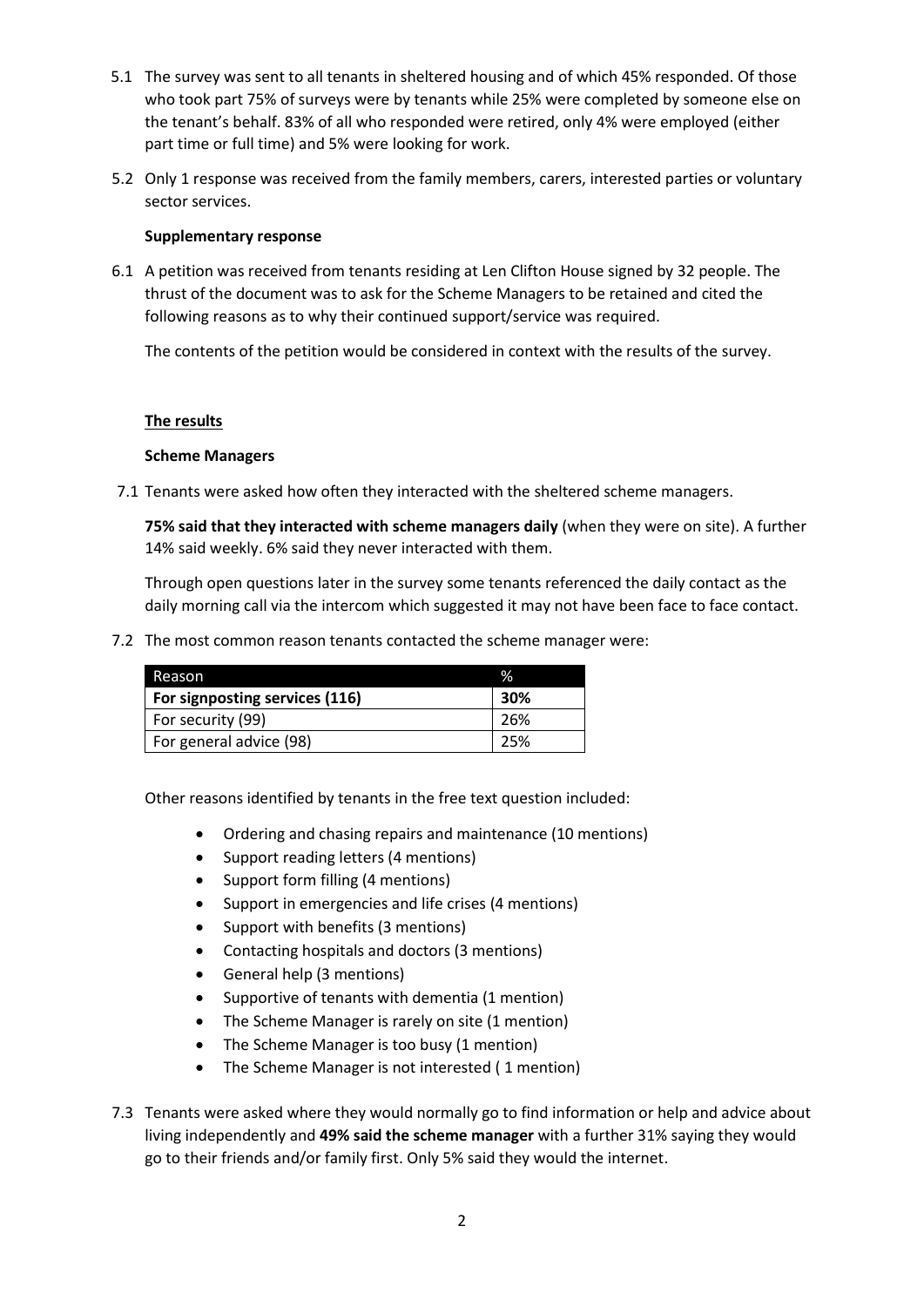7.4 Tenants were asked whether they would consider not having a scheme manager service in favour of a reduced overall charge.

| Response | Total | % |
|----------|-------|---|
| Yes      |       |   |
| No       | 198   |   |
| Not sure | 18    |   |

The table above tells us that **72% were in favour of keeping the scheme manager service.**

- 7.5 The responses of tenants in relation to their reasons for their choice in 7.4. have been analysed for sentiment. Over 200 themes were noted and have been analysed. Feeling mentally secure in the knowledge of a scheme manager being available, was the most popular sentiment at about 20%, followed by the importance given to being able to access the on-site sheltered scheme manager service at 17%. Please see appendix 3 for more detail.
- 7.6 It should be noted that those tenants who generally supported the reduction of service charge in preference to the scheme manager service mostly did so without explicit reasons/comment in the open questions.

## **Digital inclusion**

- 7.7 Tenants were asked how confident they felt using online services. **72% felt that they were unable to use the internet at all** and a further 16% were not confident in using online services.
- 7.8 Tenants were asked if they would be interested in additional support or training to help build confidence in accessing online services and support, **26% said that they would be interested** and a further 19% were not sure.

#### **Satisfaction with current services**

7.9 Tenants were asked how satisfied they were with current services. **71% were satisfied**; either satisfied (43%) or very satisfied (28%)

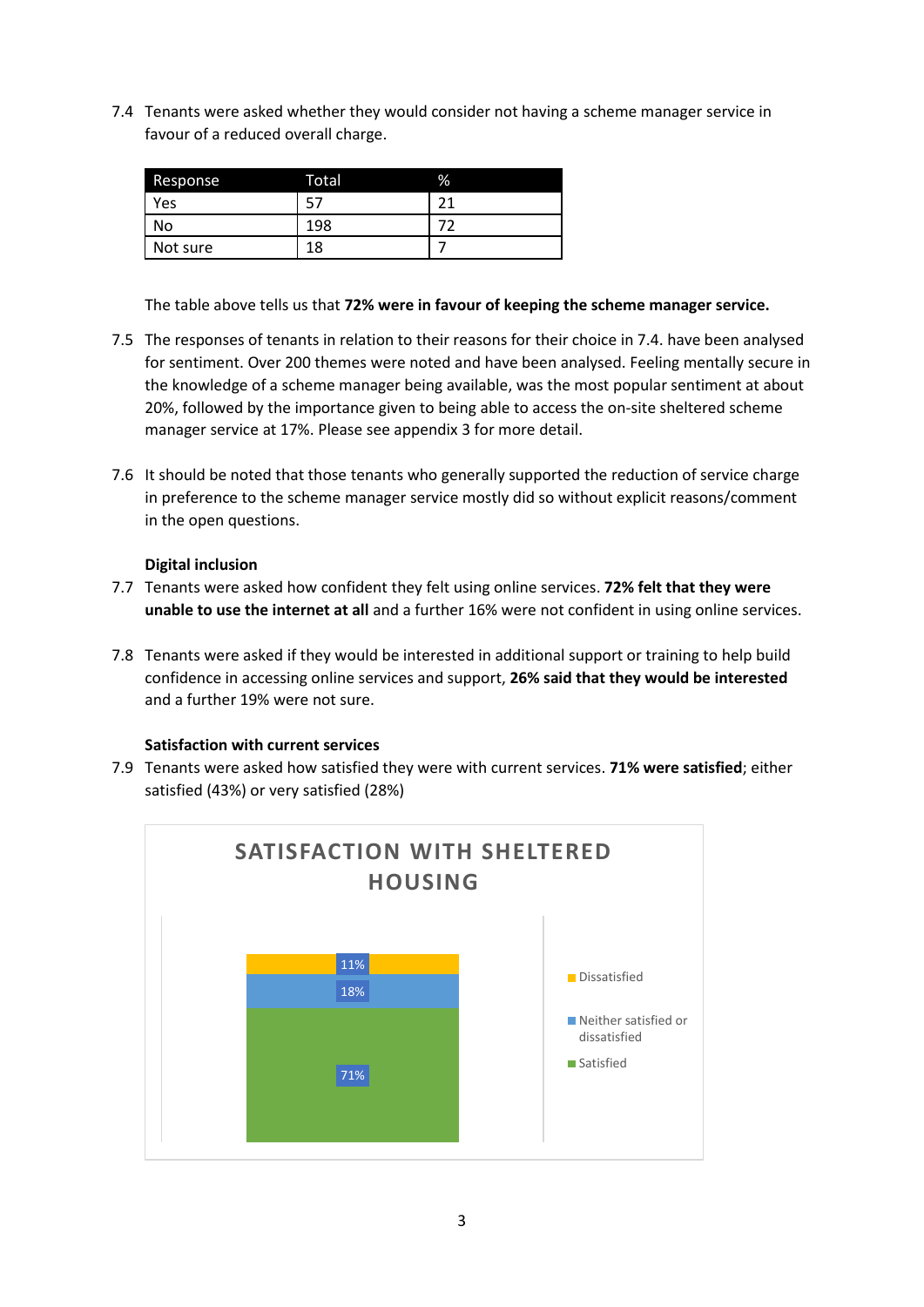## **Value for money**

7.10 Tenants were asked whether they thought sheltered housing was value for money. **73% said it was value for money** and only 8% said it was not. The other 19% felt it was neither value for money nor was it poor value for money.

# **Combined service charge**

7.11 Tenants were asked whether they would support the proposal for introducing a combined service charge. **36% would support the combined charge**, with 41% saying that they were not sure and 23% opposed to the charge.

| Response | Total | %  |
|----------|-------|----|
| Yes      | 98    | 36 |
| No       | 6.    |    |
| Not sure | 111   | 4  |

**More people supported the combined charge than opposed it** however the largest group identified with 'not sure'.

# **Suggestions for the future**

7.12 Tenants were asked what other services they might like to see in the scheme. The chart below shows the number of responses to each suggestion



This table shows that exercise classes were requested most; representing 20% of all responses. This was followed closely by having sessions on benefit maximisation (19%) and social clubs (18%).

- 7.13 Tenants also made their own suggestions, here is a summary of these suggestions (none of which have been mentioned more than 4 times):
	- A choir communal singing in the lounge
	- Healthy eating classes
	- Adult education classes and other learning opportunities
	- Shopping bus
	- Day trips out (seaside, theatre and more)
	- Indoor games in the communal area